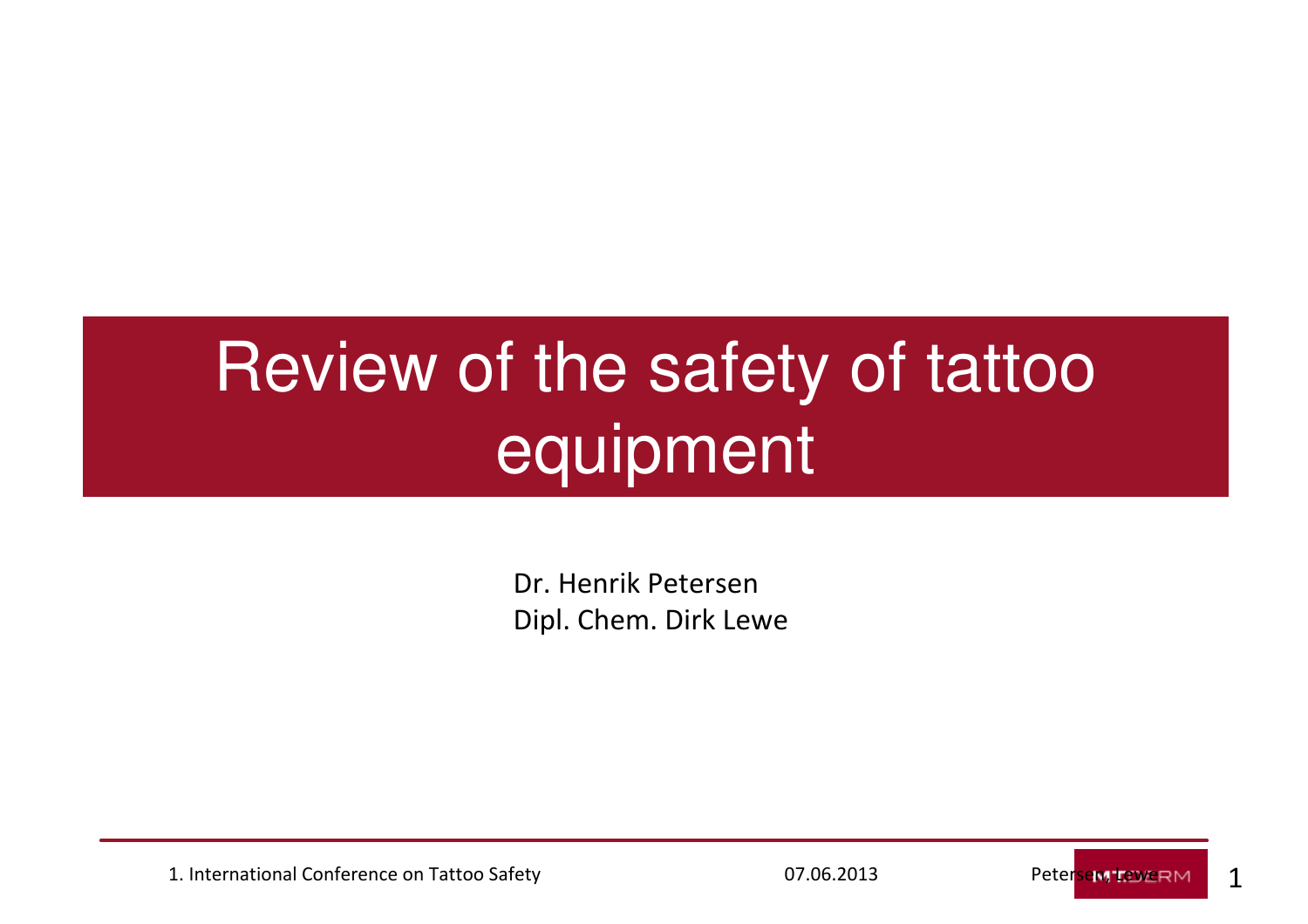

o Introduction

o Opinion about the current safety

o Recommendations by MT.DERM and VCP

o Efforts in achieving higher tattoo safety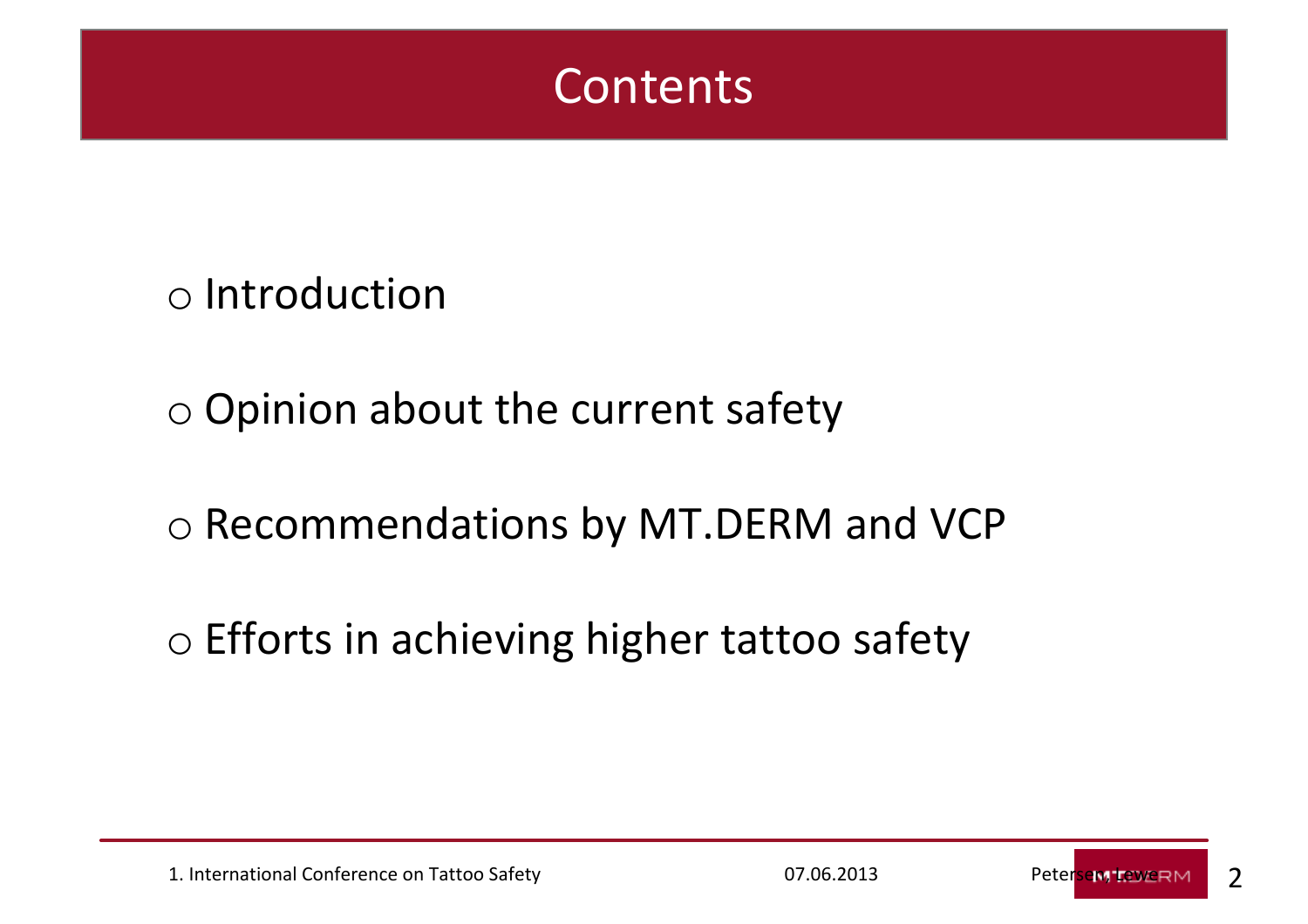#### Introduction

o MT.DERM GmbH produces medical and cosmetic devices

- o Devices for Permanent Make up and Tattoo
- oInk for both applications
- $\circ$  Transport of pigments or cosmetic actives into the skin
- o Company ´s aims: Innovation, Safety & Quality
- o Member of the VCP (Verband Cosmetic Professionals)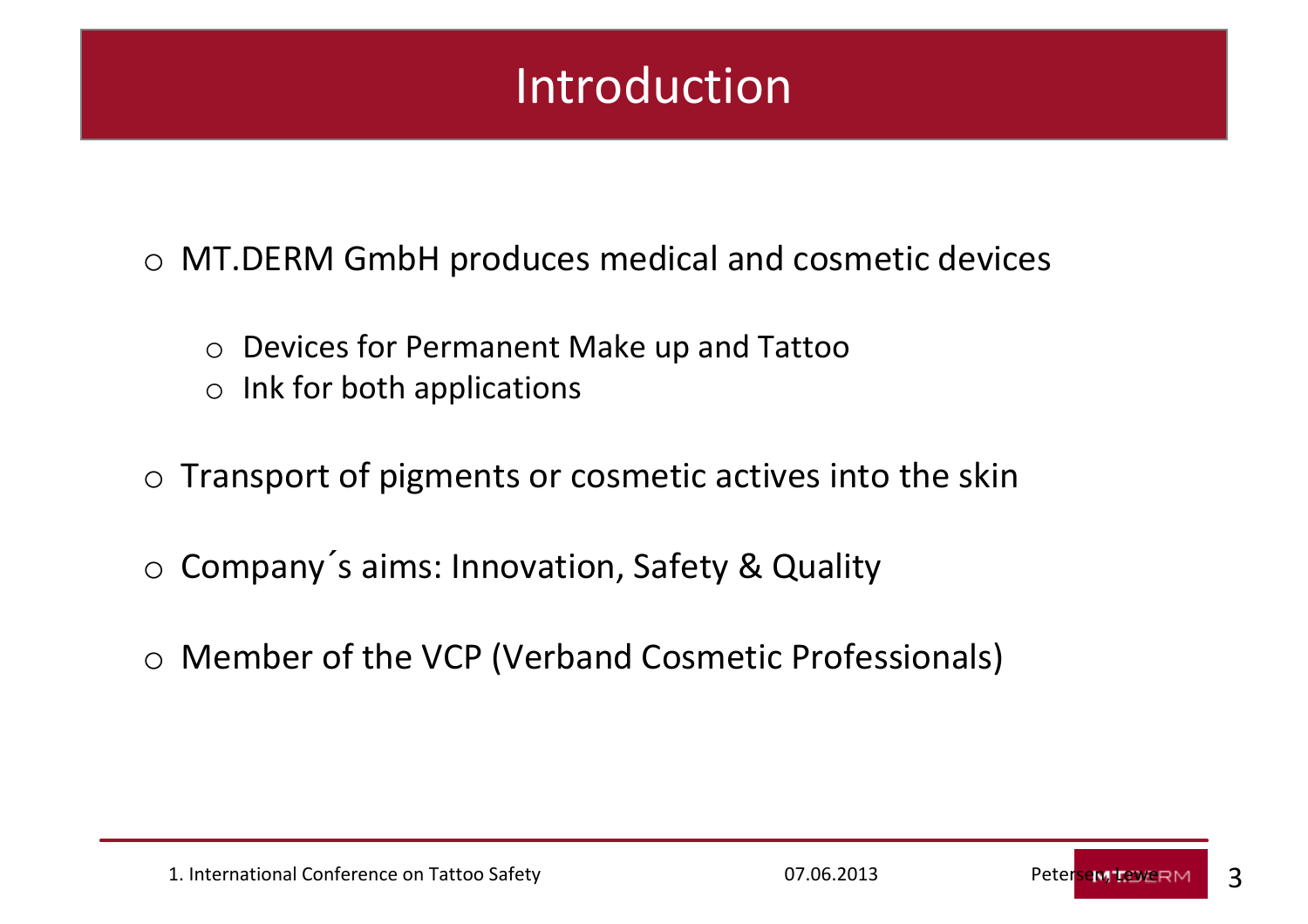#### Opinion about the current safety

- o Tattoo pigments are mostly non-toxic, inert and chemically stable (no UV-stability)
- $\circ$  Usually other ingredients of tattoo inks have minor toxic potential
- o Microbiological problems
- o Regulatories are too weak
- $\circ$  Strict controlling of products necessary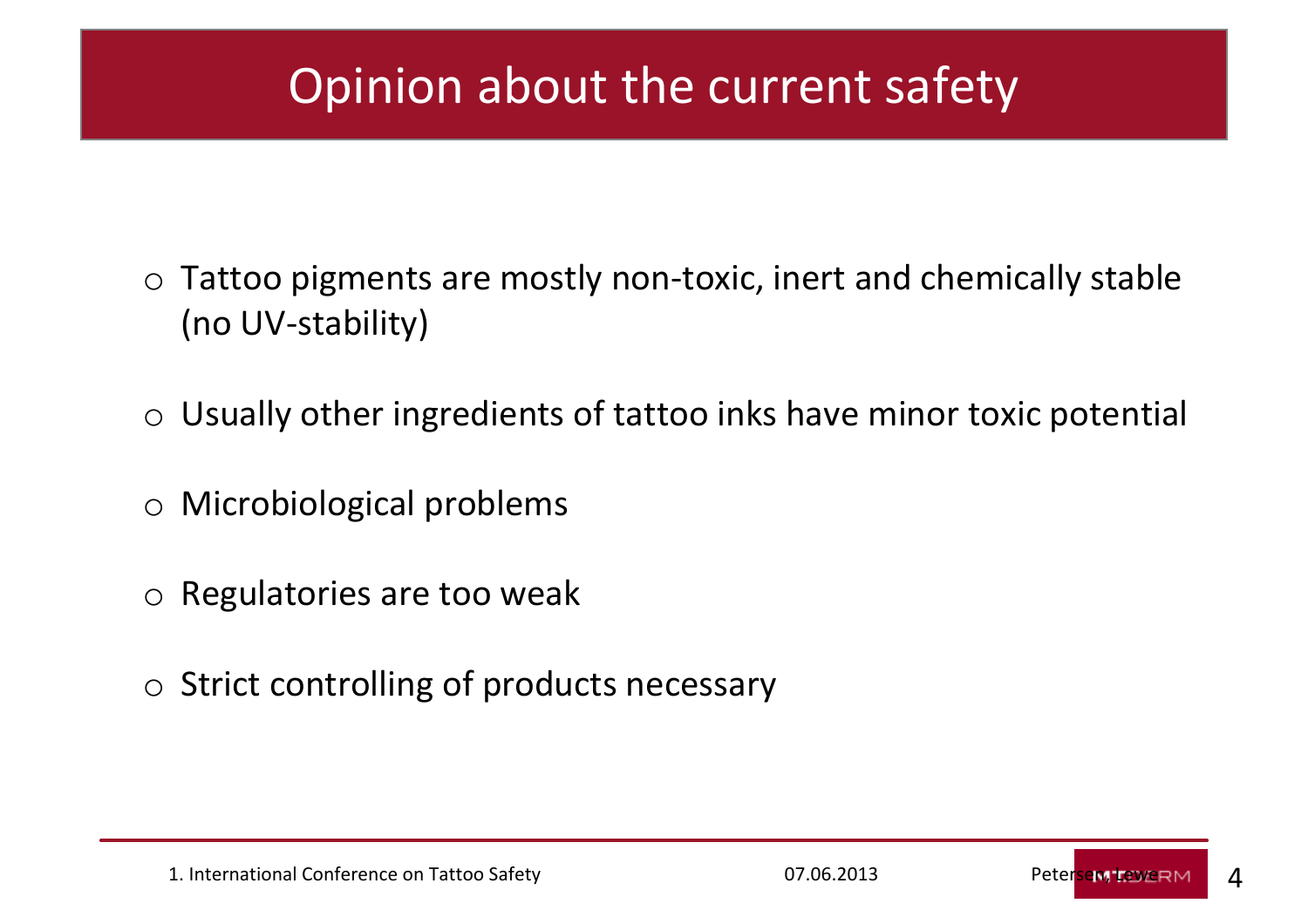# Suggested efforts by VCP

- $\circ$  New regulatories for the registration of products
- $\circ$  Certified manufacturers (e.g. ISO 9001)
- o Validated sterile products
- $\circ$  Defined standards for the analysis of pigments
- $\circ$  Required education standards for tattooists and cosmetician

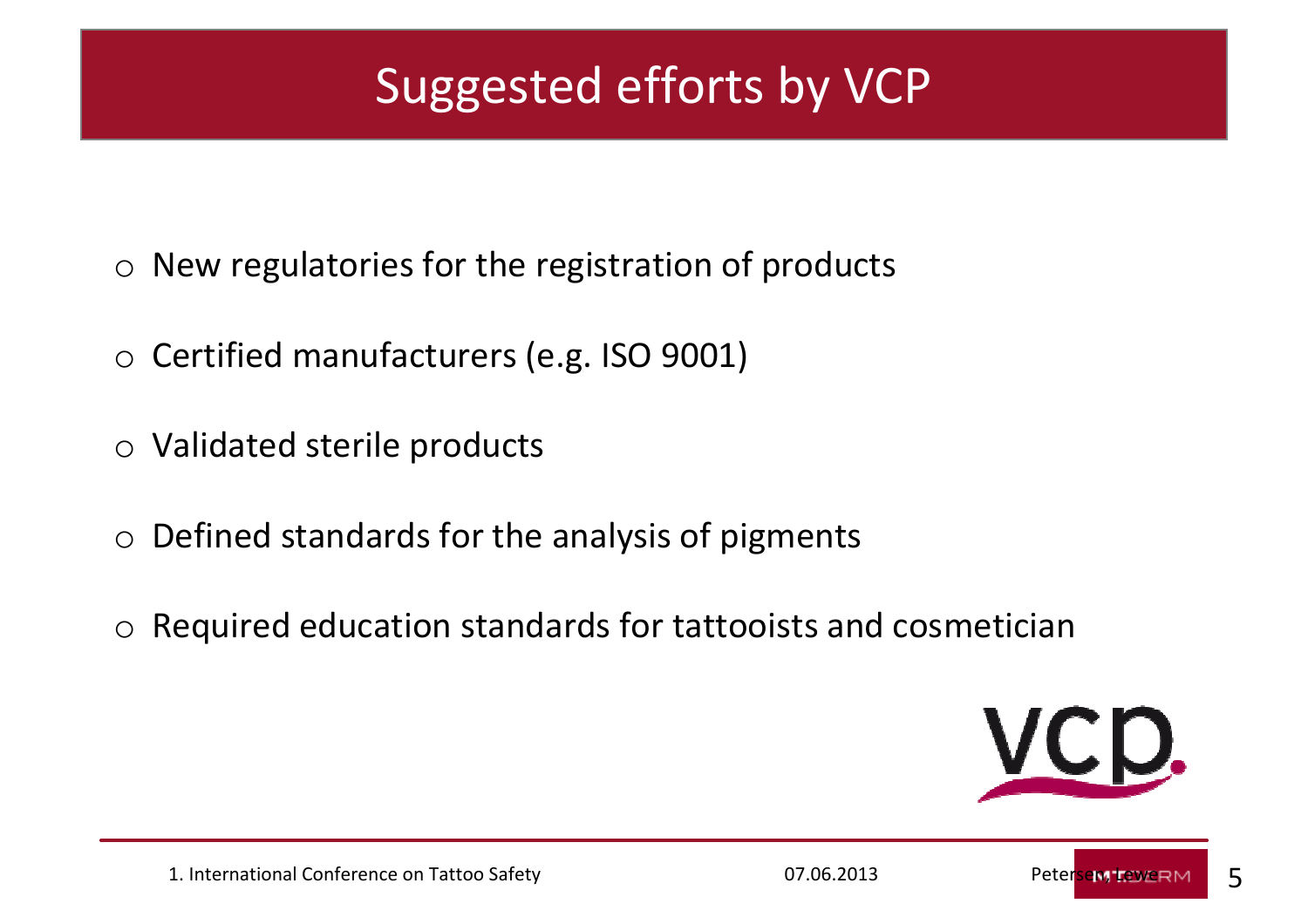### Suggested efforts by MT.DERM GmbH

#### Short-term:

- o New Prohibitions and Requirements:
	- $\circ$  EU Permission required (not only registration without any proper control)
	- $\circ$  List of non permitted auxiliary ingredients for tattoo inks
	- o Prohibition of Azo-Pigments
	- oCompulsion of single-use equipment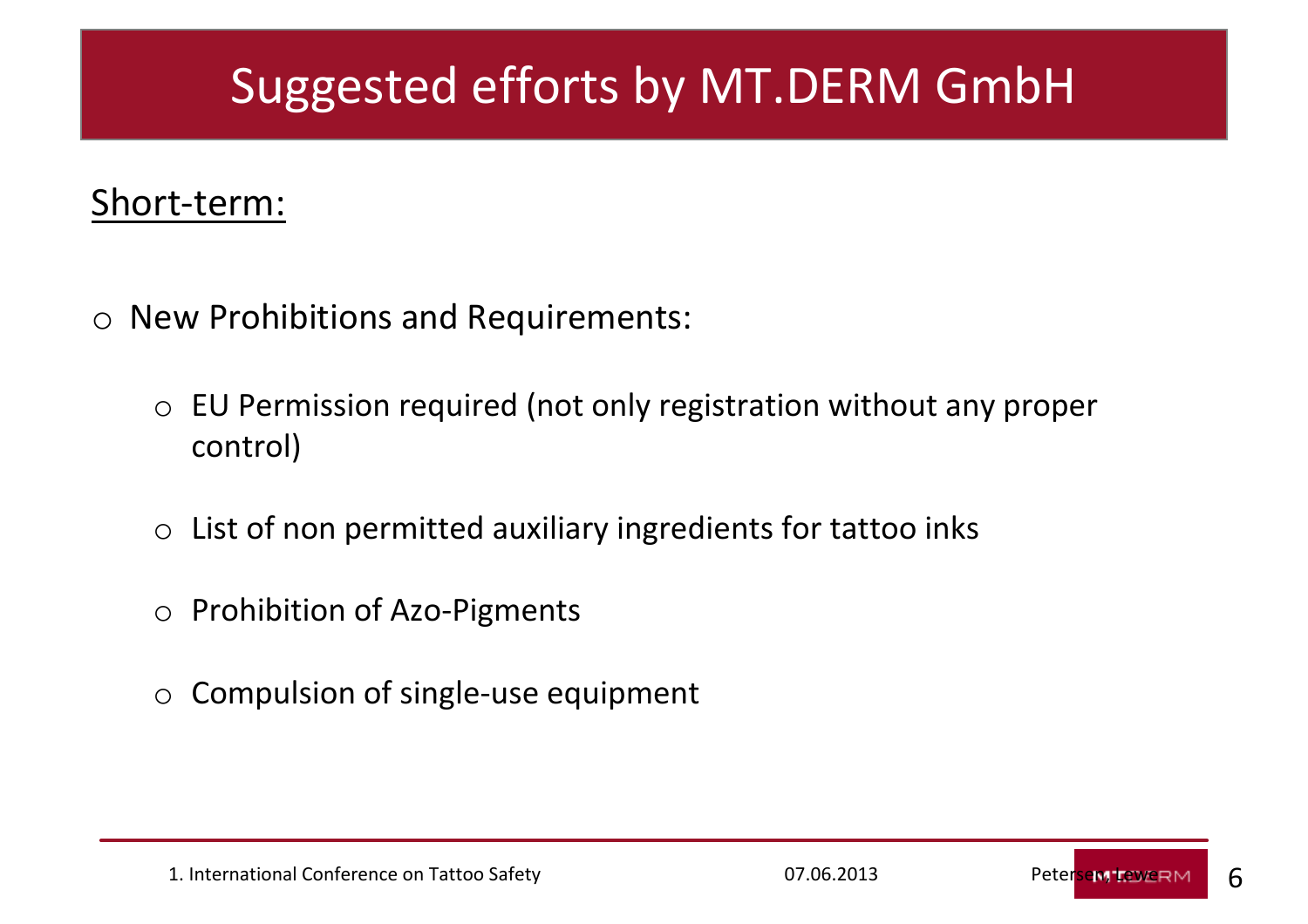### Suggested efforts by MT.DERM GmbH

#### Short-term:

- o Compulsory analysis/certificates for end products and for ingredients **before** registration
	- $\circ$  Heavy metals, PAH, aromatic amines
	- o Proof of sterile products & conservation stability
	- o GMP Production
	- $\Omega$ Limitation on residual of hazardous monomers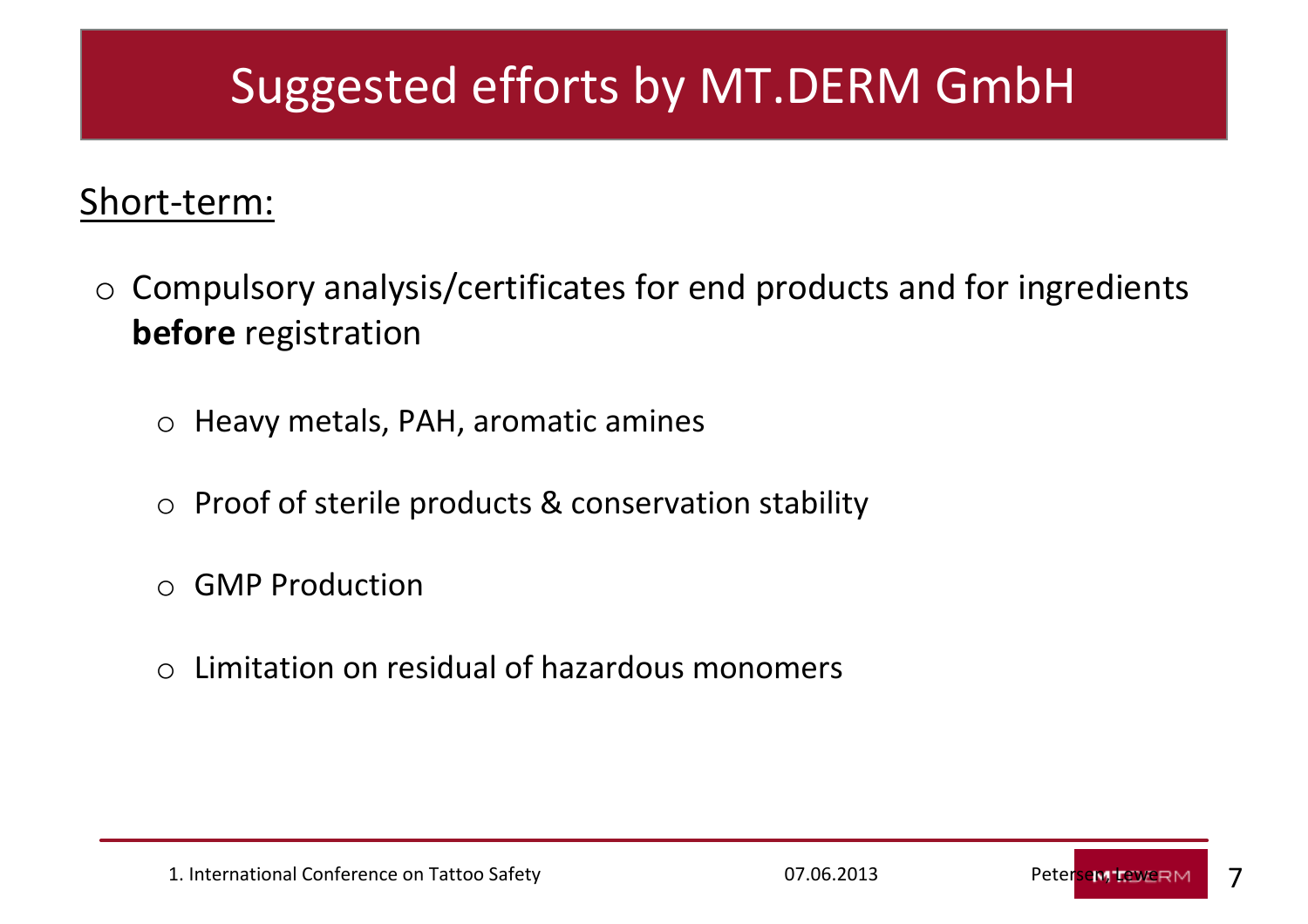### Suggested efforts by MT.DERM GmbH

#### Long-term:

- $\circ$  Studies on the safety & stability of pigments due to long-term stay in the skin & under different conditions:
	- o UV- and VIS-Light
	- o pH and electrolytes
	- o Enzymes and immune cells
- $\circ$  Cytotoxicity, Genotoxicity studies
- o Tattoo product specific regulations similar to medical product regulations (ISO 9001, ISO 13485, 93/42/EEC)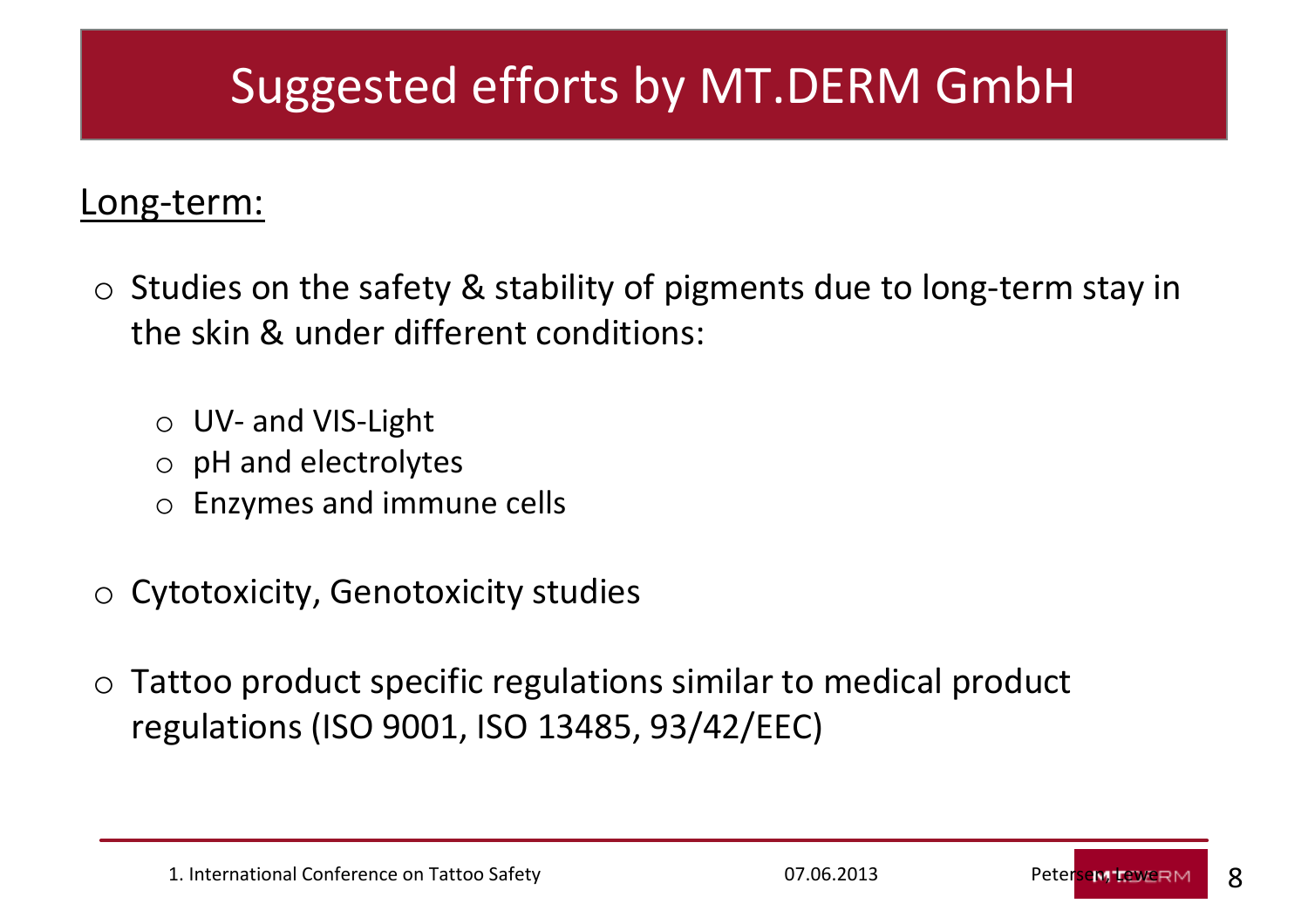### Efforts in achieving higher tattoo safety

- oProduction of ink which is conform to the regulations
- $\Omega$ Continious study of the latest research on tattoo safety
- oContinious study about the general toxicology of ingredients
- oResearch in biocompatible pigments
- oTesting new formulations and documenting side effects
- oInitiating new project ideas for the study of pigment safety